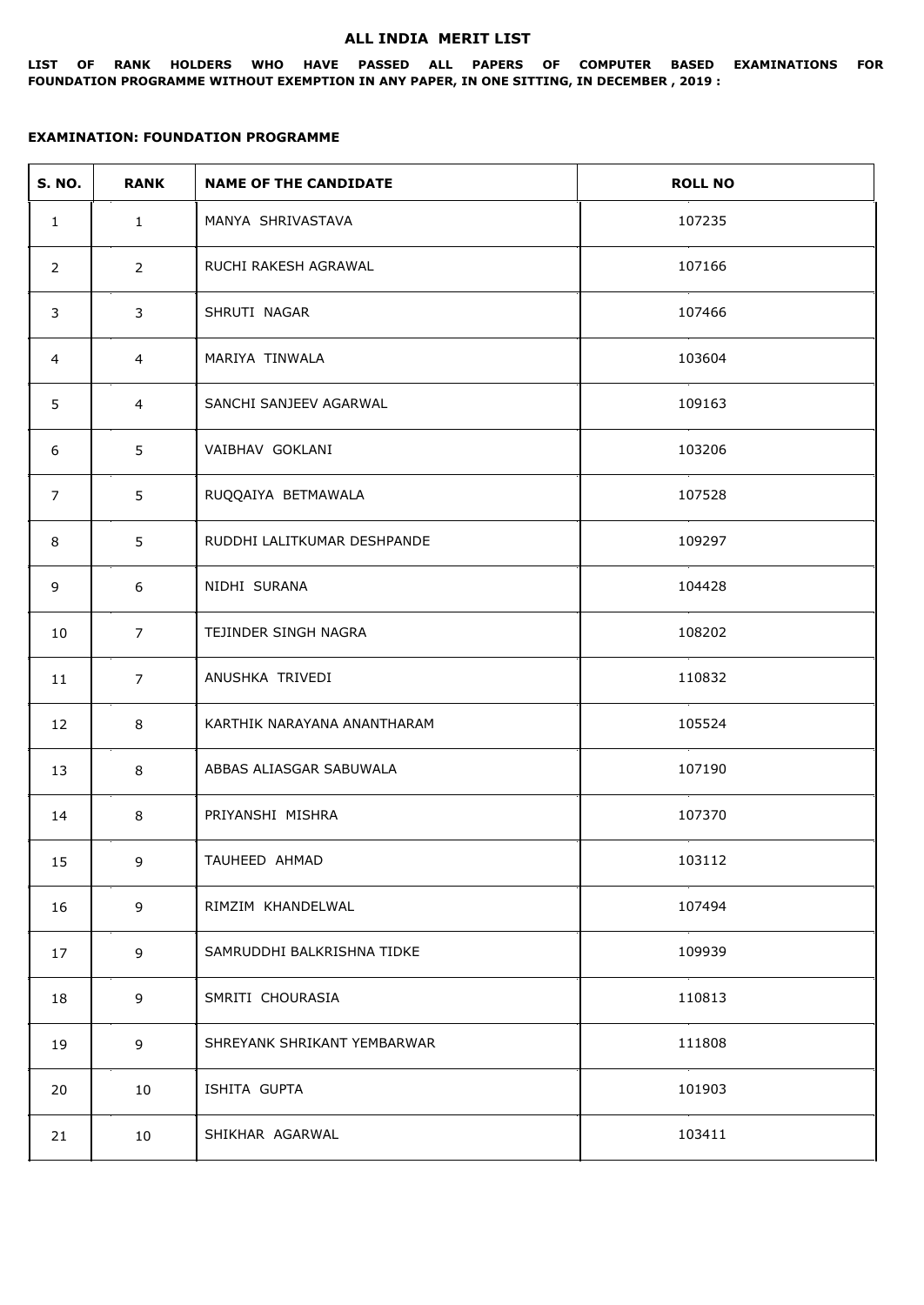| <b>S. NO.</b> | <b>RANK</b> | <b>NAME OF THE CANDIDATE</b> | <b>ROLL NO</b> |
|---------------|-------------|------------------------------|----------------|
| 22            | 10          | PARAG SHOORA                 | 104386         |
| 23            | 10          | BHAGYASHREE GIRDHARI DAYAMA  | 107878         |
| 24            | 10          | NEHA VINOD JAJU              | 109321         |
| 25            | 10          | KHATIJA MAQSOOD GODIL        | 109841         |
| 26            | 10          | MINI JAIN                    | 111024         |
| 27            | 10          | HARSH DEV CHAUDHARY          | 111277         |
| 28            | 11          | MASOOM JAYENDRA SONI         | 107098         |
| 29            | 11          | RYTHEM SHARMA                | 107233         |
| 30            | 11          | SAKSHI NEEMA                 | 107472         |
| 31            | 12          | SOMYA ASIJA                  | 104364         |
| 32            | 12          | VATSALYA                     | 104404         |
| 33            | 12          | SURYA TEJA KASA              | 106649         |
| 34            | 12          | HARSH NEMA                   | 107435         |
| 35            | 12          | SOHAM SANJAY PURANIK         | 110491         |
| 36            | 13          | RIYA ARORA                   | 101623         |
| 37            | 13          | NAMAN KALRA                  | 101934         |
| 38            | 13          | MOHIT SAHU                   | 103635         |
| 39            | 13          | GAUTAM SINGAL                | 104403         |
| 40            | 13          | SAKSHI PRASHANT BHOGAOKAR    | 107868         |
| 41            | 13          | SAKSHI SATISH WALKE          | 109240         |
| 42            | 13          | PALAK MANOJ AGRAWAL          | 111178         |
| 43            | 14          | MUDASSAR IQBAL               | 100943         |
| 44            | 14          | MAMTA DALMIA                 | 101291         |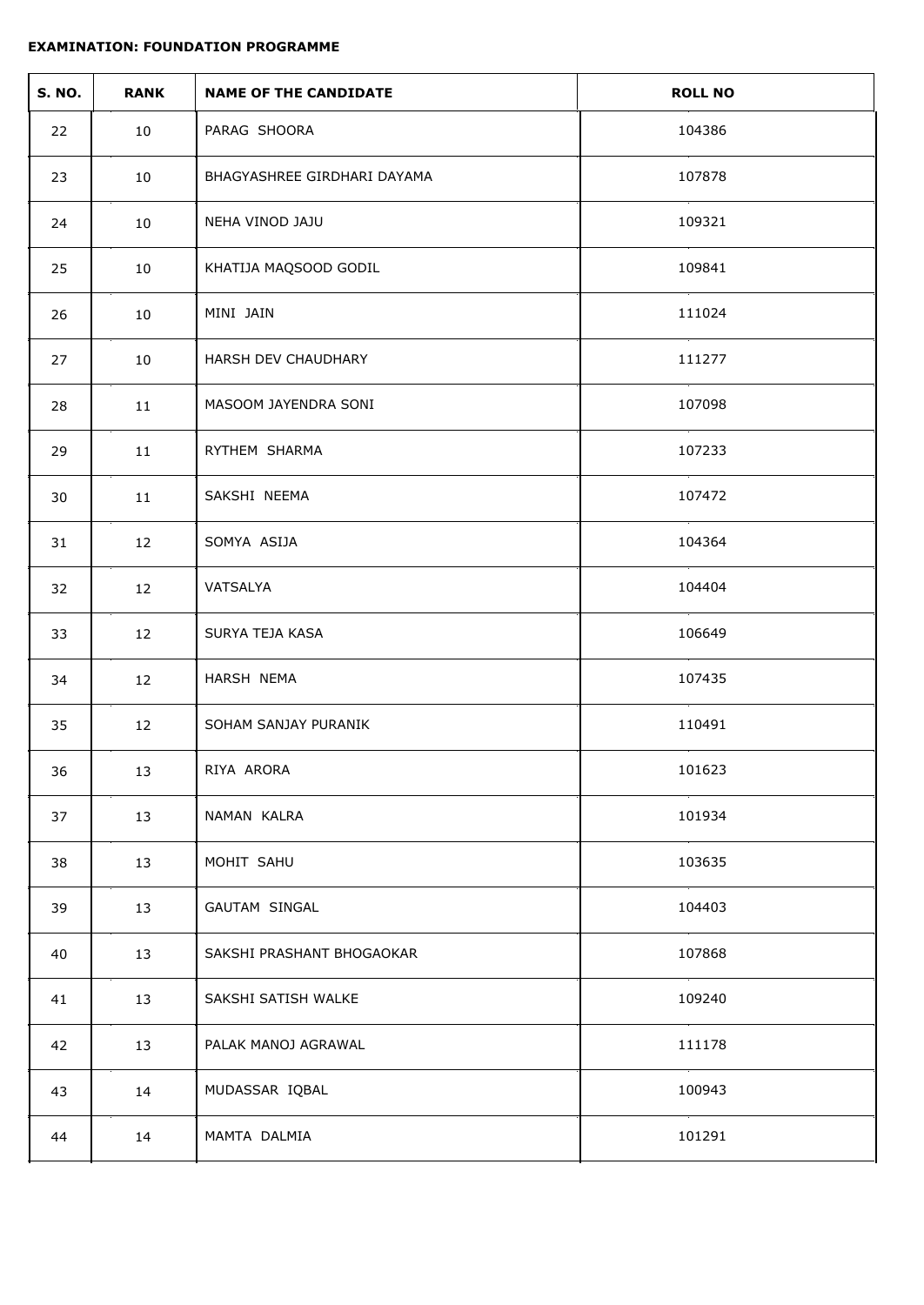| <b>S. NO.</b> | <b>RANK</b> | <b>NAME OF THE CANDIDATE</b> | <b>ROLL NO</b> |
|---------------|-------------|------------------------------|----------------|
| 45            | 14          | KARTIKEYA VERMA              | 103236         |
| 46            | 14          | MANYA PANDEY                 | 104007         |
| 47            | 14          | PRIYANSHI PIYUSH ANJANIA     | 111356         |
| 48            | 14          | STELLA MICHAEL DCOSTA        | 111553         |
| 49            | 14          | VINEESHA DATTU GADDAM        | 111588         |
| 50            | 15          | NIREN SHARMA                 | 101500         |
| 51            | 15          | AKHIL BANSAL                 | 102878         |
| 52            | 15          | NANDINI CHOURASIA            | 104013         |
| 53            | 15          | UTKARSH BHANDARI             | 104224         |
| 54            | 15          | MOHAMMAD ASAD                | 104303         |
| 55            | 15          | KRISHNA YADAV                | 107428         |
| 56            | 15          | SHIVANI KISHOR BHATT         | 108176         |
| 57            | 15          | RAHUL NITIN BHUVAD           | 108834         |
| 58            | 15          | SHRUTI JAYANT SAHASRABUDHE   | 109305         |
| 59            | 15          | RENU SAHU                    | 109728         |
| 60            | 15          | SARTHAK DONGRE               | 110552         |
| 61            | 15          | PURVI TIWARI                 | 110825         |
| 62            | 15          | RACHIT AGRAWAL               | 111034         |
| 63            | 15          | YASH KUMAR SINGHANIA         | 111315         |
| 64            | 15          | SHRADDHA JAYPRAKASH TRIPATHI | 111725         |
| 65            | 16          | ANANYA RANJAN                | 100575         |
| 66            | 16          | AASTHA TALWAR                | 102938         |
| 67            | 16          | JENISH SONI                  | 102952         |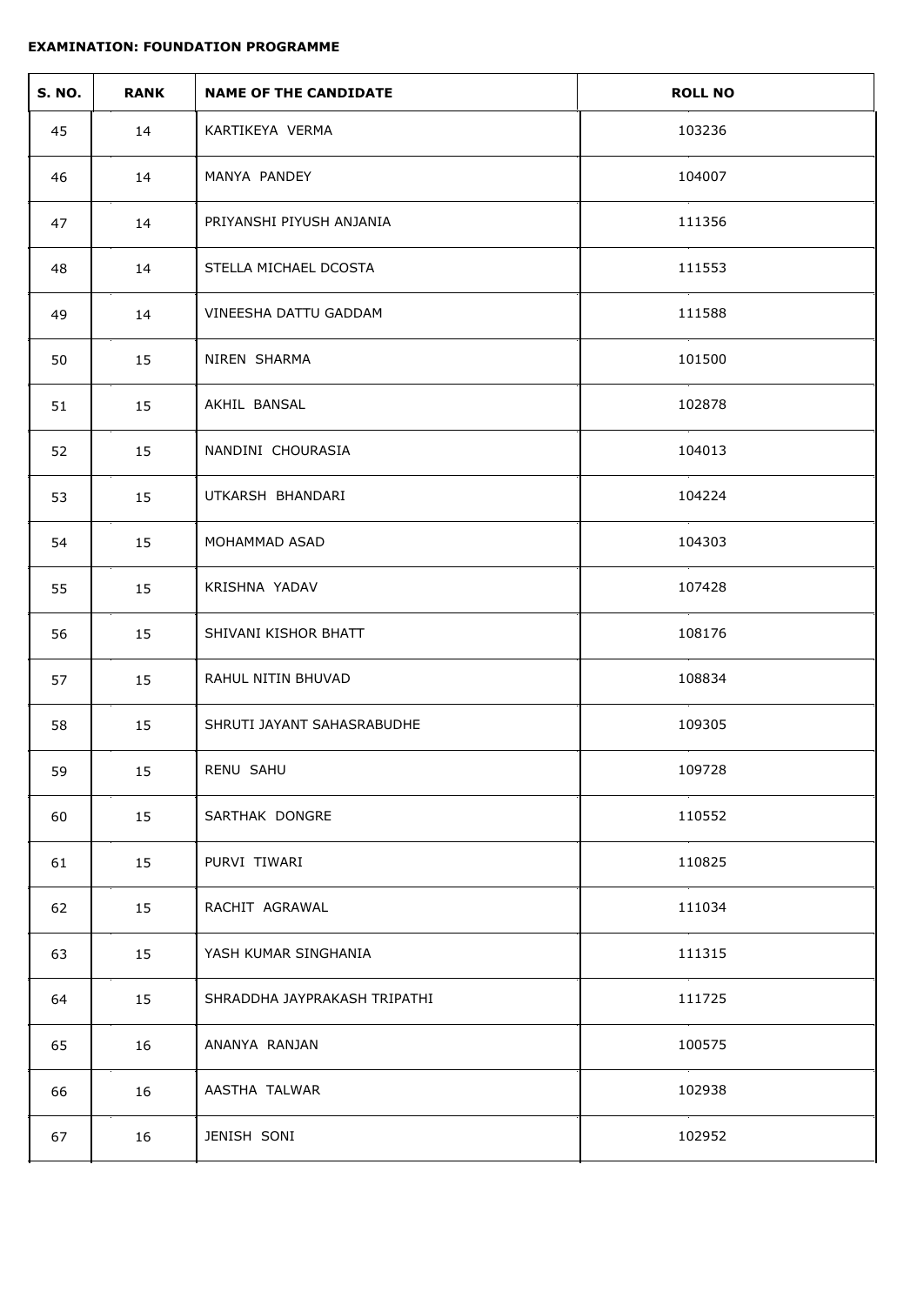| <b>S. NO.</b> | <b>RANK</b> | <b>NAME OF THE CANDIDATE</b> | <b>ROLL NO</b> |
|---------------|-------------|------------------------------|----------------|
| 68            | 16          | NANERU GREESHMA SANDHYA      | 106644         |
| 69            | 16          | AYUSH PATIDAR                | 107423         |
| 70            | 16          | ANSHUL AGRAWAL               | 107576         |
| 71            | 16          | SHRUTI HEMANT PATANKAR       | 108508         |
| 72            | 16          | SHREYA BAGARIA               | 108556         |
| 73            | 16          | NIKITA CHANDRAKANT KADAM     | 109416         |
| 74            | 16          | MEENAKSHI SAHU               | 109723         |
| 75            | 16          | VIDHI BHARAT OSWAL           | 110764         |
| 76            | 17          | CHETAN BISHT                 | 101817         |
| 77            | 17          | RITIKA                       | 101896         |
| 78            | 17          | URJA SOOD                    | 102151         |
| 79            | 17          | TITIKSHA AGARWAL             | 102659         |
| 80            | 17          | GARVIT JAIN                  | 103645         |
| 81            | 17          | SWAPNIL DUBEY                | 104065         |
| 82            | 17          | <b>DIMPAL</b>                | 104348         |
| 83            | 17          | SRINIVASAN K C               | 105490         |
| 84            | 17          | MOHANISH APURVA PARIKH       | 107056         |
| 85            | 17          | MASOODRANA KHAN              | 107196         |
| 86            | 17          | AAKRISHI JAIN                | 107365         |
| 87            | 17          | PRINCY TRIVEDI               | 107530         |
| 88            | 17          | SHASHANK MAHAJAN             | 107551         |
| 89            | 17          | SHIVANI SANJAY DOIPHODE      | 107755         |
| 90            | 17          | SEJAL AGRAWAL                | 107853         |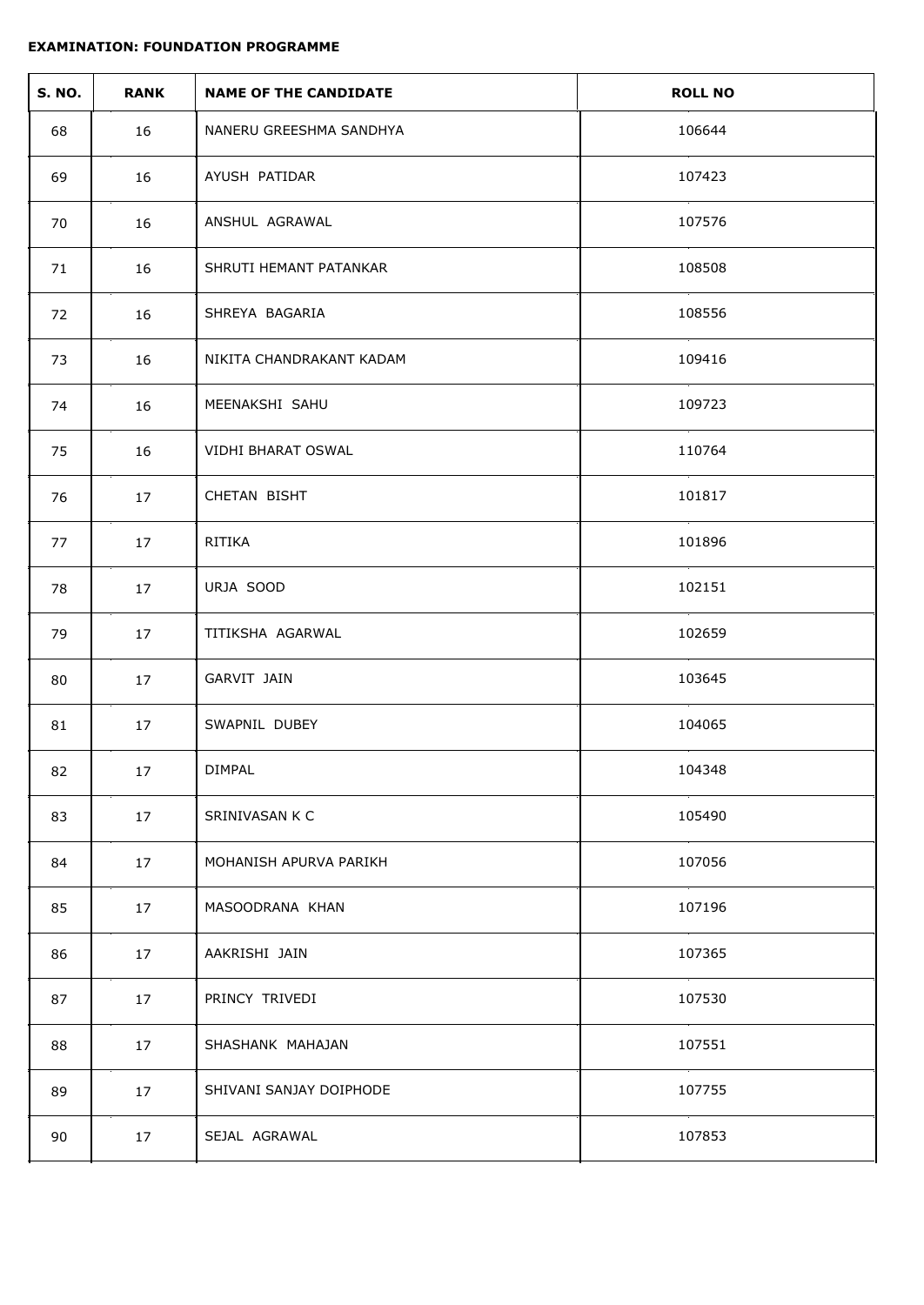| <b>S. NO.</b> | <b>RANK</b> | <b>NAME OF THE CANDIDATE</b> | <b>ROLL NO</b> |
|---------------|-------------|------------------------------|----------------|
| 91            | 17          | SRUSHTI PRAKASH KATE         | 108463         |
| 92            | 17          | SAHIL MAHENDRA KAMBLE        | 109101         |
| 93            | 17          | VIGNESH DURAI KONAR          | 109349         |
| 94            | 17          | NISHI CHETAN SHAH            | 109829         |
| 95            | 17          | MRUDULA RAJENDRA VIDWANS     | 110149         |
| 96            | 17          | AKANKSHA ANIL MUNOT          | 111758         |
| 97            | 18          | NEHA LUNIA                   | 101135         |
| 98            | 18          | ISHITA JAISWAL               | 101392         |
| 99            | 18          | ANJALI ARYA                  | 101871         |
| 100           | 18          | MAHIVA SHUKLA                | 103131         |
| 101           | 18          | KHUSHI GUPTA                 | 103178         |
| 102           | 18          | SHILANAND CHAUBEY            | 104042         |
| 103           | 18          | SHEORAN                      | 104548         |
| 104           | 18          | AKASH M ANGADI               | 104999         |
| 105           | 18          | MAITRI AMISH KANSARA         | 106971         |
| 106           | 18          | HRIDHAYA S IYER              | 107300         |
| 107           | 18          | MUSKAN MEHTA                 | 107388         |
| 108           | 18          | OJASVEE SHARMA               | 107506         |
| 109           | 18          | NAMIT KARNAIL SAINI          | 108220         |
| 110           | 18          | STUTI PRAFFUL MEHTA          | 109281         |
| 111           | 18          | SANIYA VIJAY NAIK            | 109485         |
| 112           | 18          | PARAG RAHUL KATARIYA         | 109550         |
| 113           | 18          | SAMPADA GAJANAN SURVE        | 110098         |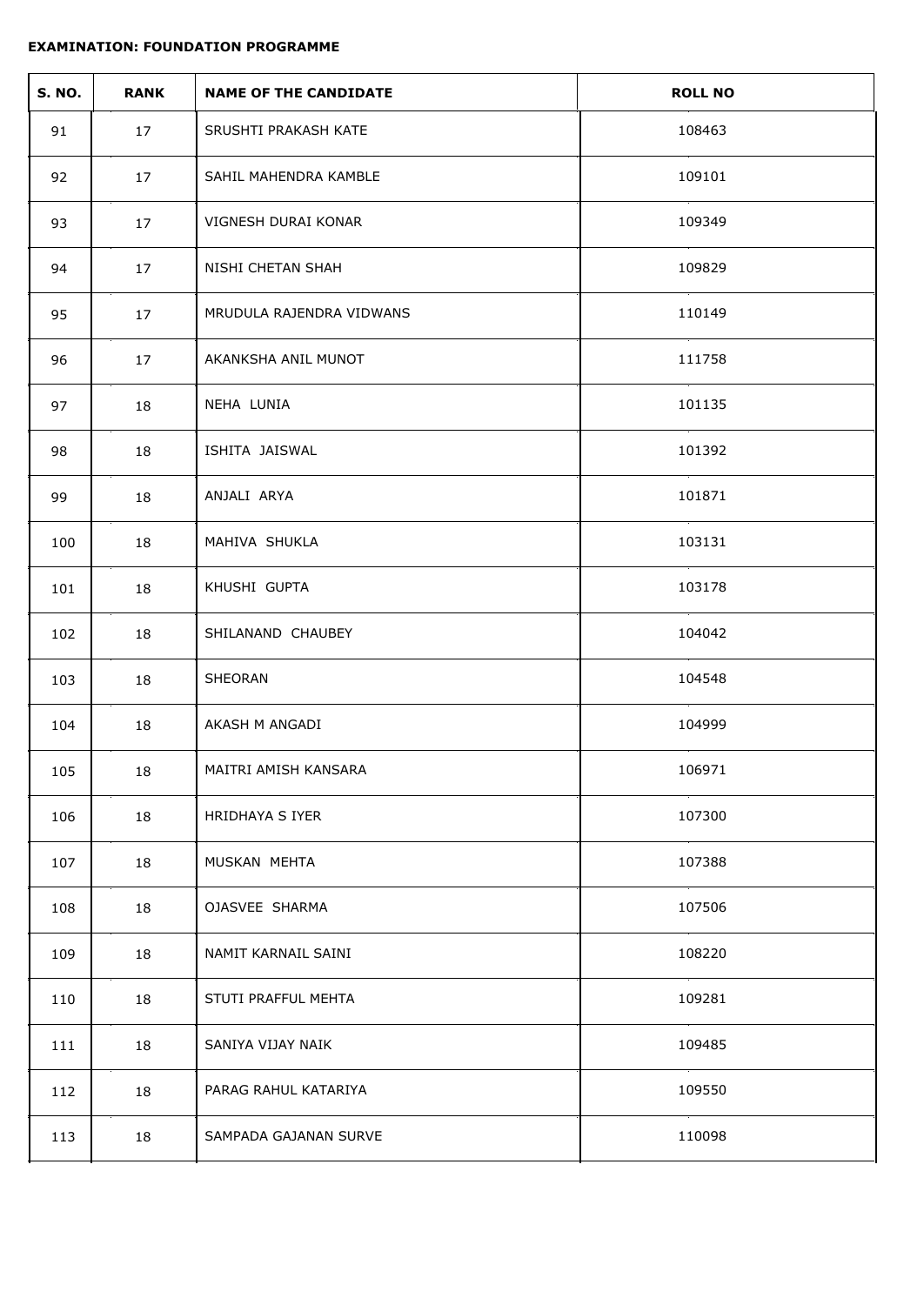| <b>S. NO.</b> | <b>RANK</b> | <b>NAME OF THE CANDIDATE</b> | <b>ROLL NO</b> |
|---------------|-------------|------------------------------|----------------|
| 114           | 18          | SHIVANI HARESH BHARTHI       | 110322         |
| 115           | 18          | AVANTIKA NAMDEV              | 110399         |
| 116           | 18          | SHRIYA MANISH SANGHAVI       | 111543         |
| 117           | 18          | HARSH LABDHICHAND SIROYA     | 111681         |
| 118           | 19          | ANJALI SHARMA                | 101554         |
| 119           | 19          | POOJA SHARMA                 | 102404         |
| 120           | 19          | NEHA MANTRI                  | 102783         |
| 121           | 19          | MAYANK KUMAR GUPTA           | 102877         |
| 122           | 19          | GUNJAN WADHWA                | 104195         |
| 123           | 19          | BHAJANLAL                    | 104419         |
| 124           | 19          | VIHAAN PATHAK                | 104517         |
| 125           | 19          | SHREYA CHOUHAN               | 107393         |
| 126           | 19          | ASHNA SOLANKI                | 107524         |
| 127           | 19          | REETI TEJAS DESAI            | 108711         |
| 128           | 19          | SHUBHAM SUNIL CHORDIYA       | 108814         |
| 129           | 19          | ADITI RAMESH AGRAWAL         | 109766         |
| 130           | 19          | DHRUVIBEN KALPESHKUMAR SHAH  | 109836         |
| 131           | 19          | CHETANA RAJPUT               | 111022         |
| 132           | 19          | JANVI KAMLESH TEJWANI        | 111742         |
| 133           | 20          | DIVIK CHANDNA                | 101374         |
| 134           | 20          | AYUSHI                       | 101794         |
| 135           | 20          | YUKTA KOHLI                  | 103058         |
| 136           | 20          | PRATIKSHA TRIVEDI            | 103193         |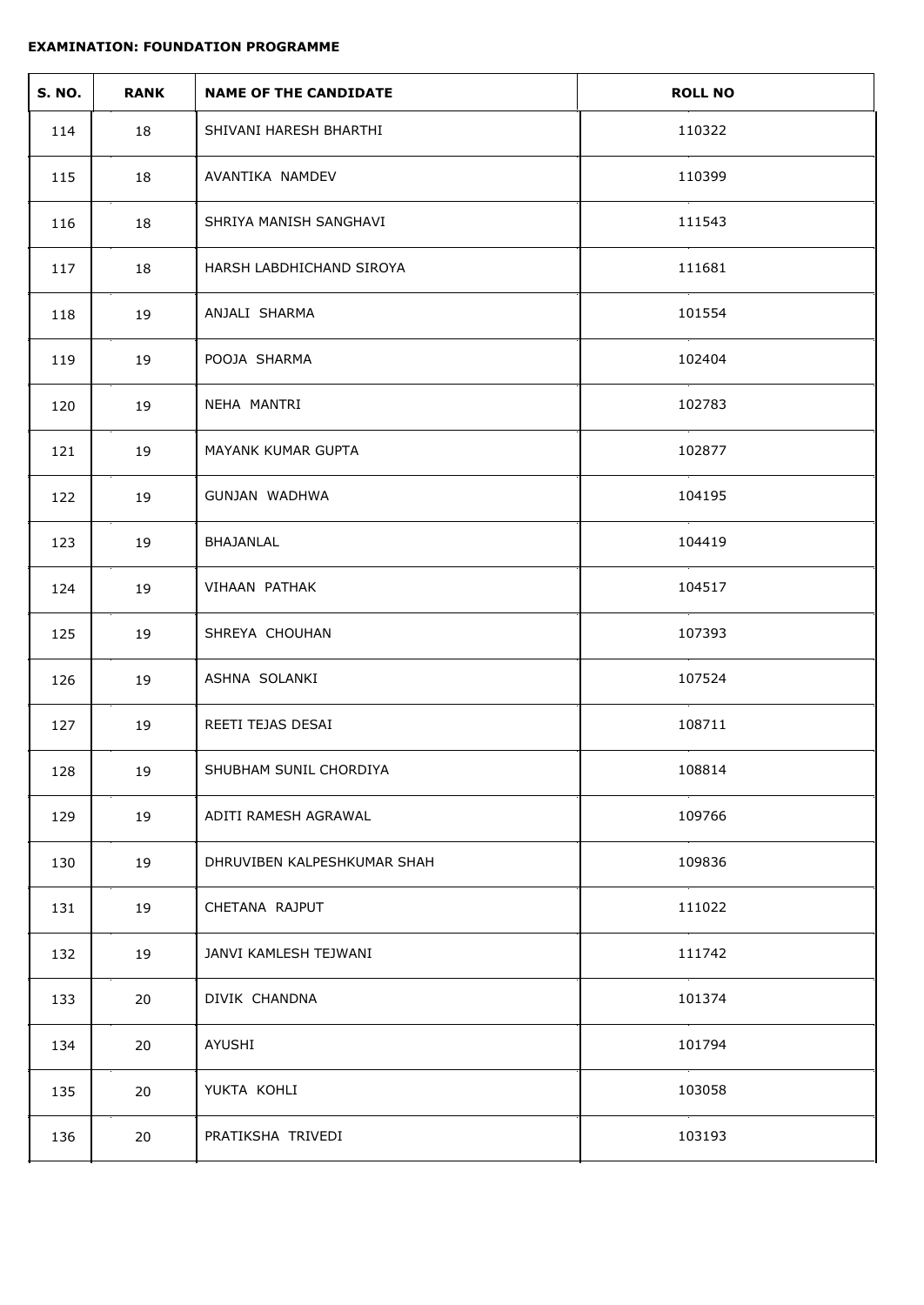| <b>S. NO.</b> | <b>RANK</b> | <b>NAME OF THE CANDIDATE</b> | <b>ROLL NO</b> |
|---------------|-------------|------------------------------|----------------|
| 137           | 20          | ANISH MEDURI                 | 105104         |
| 138           | 20          | LABDHI JAIN                  | 105991         |
| 139           | 20          | RUCHIKA MILANBHAI SHAH       | 106974         |
| 140           | 20          | NIKITA SANJAY GUPTA          | 107005         |
| 141           | 20          | KASHISH GAGRANI              | 107418         |
| 142           | 20          | <b>GAUHAR ANWAR KHAN</b>     | 108049         |
| 143           | 20          | BHAVYA VENUGOPAL KOTIAN      | 108600         |
| 144           | 20          | SHRUTI DAYANAND SAPALIGA     | 109245         |
| 145           | 20          | CHHAVISHREE RADHEY SOMANI    | 109854         |
| 146           | 20          | CHIRAG ABHAY BARMECHA        | 111149         |
| 147           | 21          | DHRITI SONI                  | 101196         |
| 148           | 21          | ASMITA CHOUDHARY             | 101278         |
| 149           | 21          | KHUSHI BANSAL                | 101336         |
| 150           | 21          | JYOTI PANDEY                 | 101632         |
| 151           | 21          | SHALU GUPTA                  | 102838         |
| 152           | 21          | POORVA SINGHAL               | 102956         |
| 153           | 21          | ABHAY RAJ SINGH              | 103114         |
| 154           | 21          | SUKHLEEN KAUR                | 103133         |
| 155           | 21          | ISHANI SHARMA                | 103603         |
| 156           | 21          | KHYATI KHANDELWAL            | 103608         |
| 157           | 21          | JASMINE SEHGAL               | 104086         |
| 158           | 21          | RIYA CHAWLA                  | 104170         |
| 159           | 21          | PARVEEN KUMAR                | 104393         |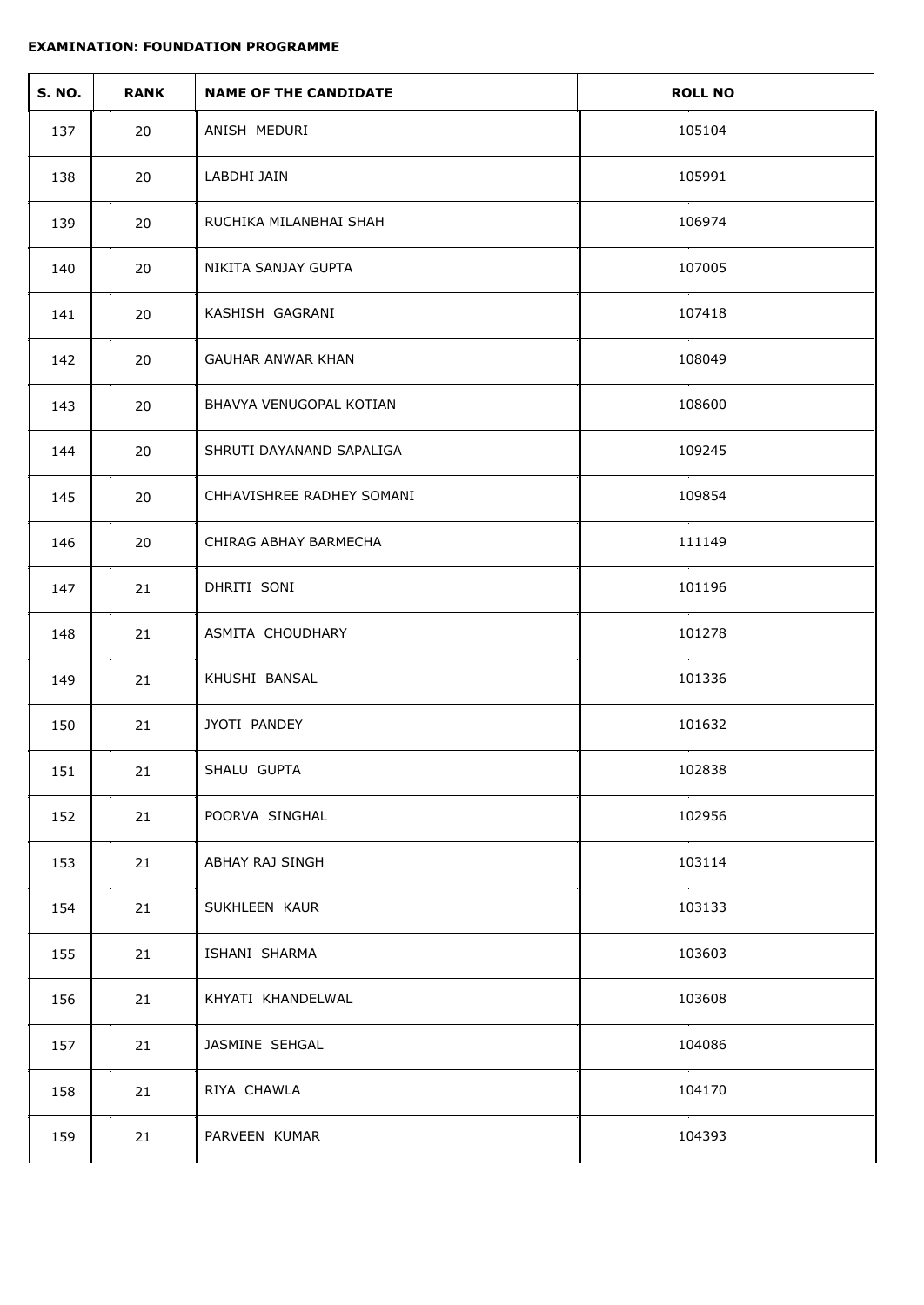| <b>S. NO.</b> | <b>RANK</b> | <b>NAME OF THE CANDIDATE</b>   | <b>ROLL NO</b> |
|---------------|-------------|--------------------------------|----------------|
| 160           | 21          | MALIHA SOLANKI                 | 104436         |
| 161           | 21          | PRAGYA H                       | 105231         |
| 162           | 21          | SHRIVALSAN S                   | 105899         |
| 163           | 21          | TIYA MANOJ ELANJICKAL          | 105943         |
| 164           | 21          | SHRUTI VYAS                    | 106010         |
| 165           | 21          | PRANJAL BHAVESHKUMAR PRAJAPATI | 106952         |
| 166           | 21          | KRITI KABRA                    | 107392         |
| 167           | 21          | ANUSHI MAHAJAN                 | 107395         |
| 168           | 21          | ANJALI BHALOTIA                | 107493         |
| 169           | 21          | PRANJAL DAVE                   | 107519         |
| 170           | 21          | RAJAT KU SHARMA                | 107637         |
| 171           | 21          | MANAV DHANESH JAIN             | 108027         |
| 172           | 21          | YASH DEEPAK MEHTA              | 109068         |
| 173           | 21          | MUSTAKIN KAMRUDDIN PIRJADE     | 109534         |
| 174           | 21          | SONALI RAJESH CHAUHAN          | 110430         |
| 175           | 21          | SIMRAN KAILASH PUNSHI          | 111223         |
| 176           | 21          | SHRUTI AVINASH GHALSASI        | 111831         |
| 177           | 22          | NEHA PALLAV                    | 100576         |
| 178           | 22          | ANTRA YADAV                    | 101850         |
| 179           | 22          | MUSKAN NAGPAL                  | 101991         |
| 180           | 22          | RASHIKA AGARWAL                | 102849         |
| 181           | 22          | MITALI GUPTA                   | 102927         |
| 182           | 22          | DEEKSHA SAIN                   | 103006         |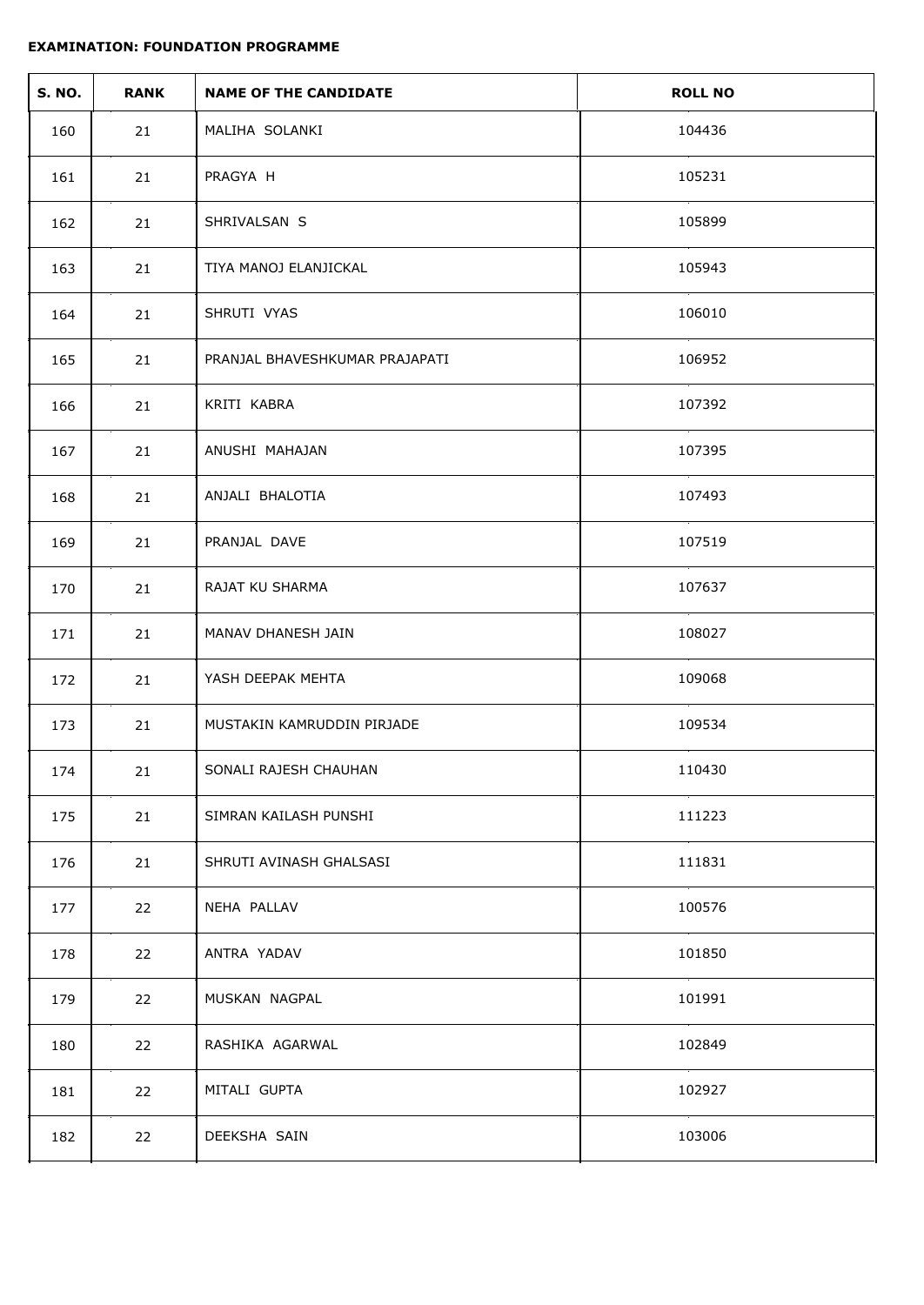| <b>S. NO.</b> | <b>RANK</b> | <b>NAME OF THE CANDIDATE</b> | <b>ROLL NO</b> |
|---------------|-------------|------------------------------|----------------|
| 183           | 22          | ANUPRIYA CHATURVEDI          | 103075         |
| 184           | 22          | ANUJ PATHAK                  | 103400         |
| 185           | 22          | ARYAN SUKHWAL                | 103651         |
| 186           | 22          | HIMANSHI GOEL                | 103796         |
| 187           | 22          | NAINIKA SINGH                | 103988         |
| 188           | 22          | MEENAL JAIN                  | 104118         |
| 189           | 22          | SHRUTI UPADHYAY              | 104193         |
| 190           | 22          | NITTI GANDHI                 | 104562         |
| 191           | 22          | BIKRAM SHARMA                | 104603         |
| 192           | 22          | YUKTA G T                    | 104966         |
| 193           | 22          | ANSHIKA A                    | 105212         |
| 194           | 22          | VSK BHARGAVI MANOGNA         | 105217         |
| 195           | 22          | SUPRAJA S                    | 105281         |
| 196           | 22          | MANSI SETHIYA JAIN           | 105380         |
| 197           | 22          | SAKSHI VISHWANATH SALDUR     | 107684         |
| 198           | 22          | SNEHI DEVEN MEHTA            | 107693         |
| 199           | 22          | DIYA VIKRAM DOSHI            | 107813         |
| 200           | 22          | NEHAL KIRAN GALA             | 108057         |
| 201           | 22          | AKSHADA RAMESH RAJHANS       | 109180         |
| 202           | 22          | AFIFAKHATOON ISMAIL DUMASIA  | 109831         |
| 203           | 22          | ANUSHKA AGRAWAL              | 110809         |
| 204           | 22          | MEGHNA SOMANI                | 111626         |
| 205           | 23          | ASANA MITRA                  | 101286         |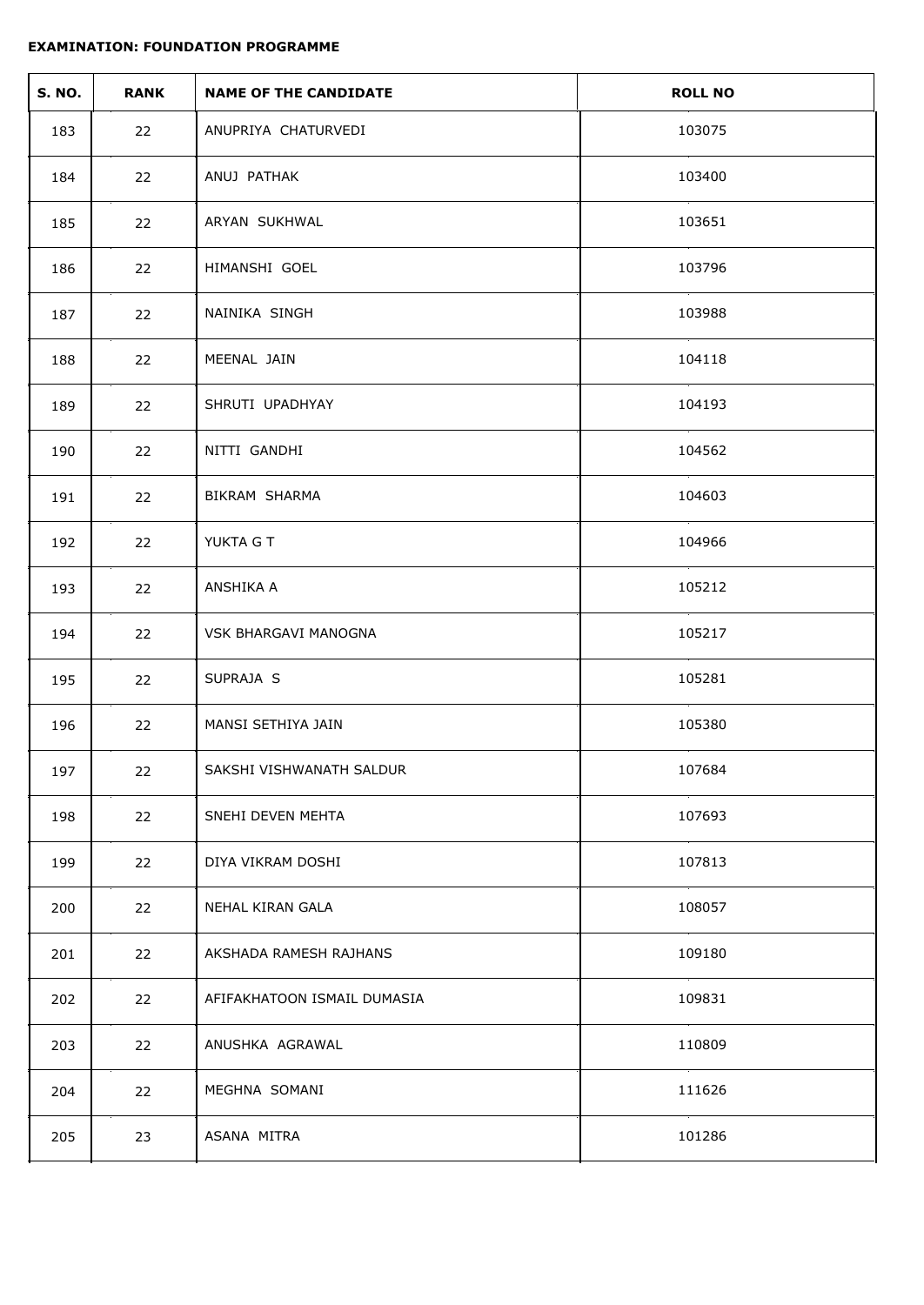| <b>S. NO.</b> | <b>RANK</b> | <b>NAME OF THE CANDIDATE</b> | <b>ROLL NO</b> |
|---------------|-------------|------------------------------|----------------|
| 206           | 23          | JYOTI SINGH                  | 101413         |
| 207           | 23          | NISHANT MISHRA               | 102104         |
| 208           | 23          | PAYAL                        | 102177         |
| 209           | 23          | ATHAR SHAKEEL                | 103175         |
| 210           | 23          | SHIVANI BHATIA               | 103187         |
| 211           | 23          | VAISHNAVI GUPTA              | 103192         |
| 212           | 23          | NEHAL MISRA                  | 103310         |
| 213           | 23          | ISHANI                       | 103854         |
| 214           | 23          | AMRINDER KAUR GILL           | 104340         |
| 215           | 23          | MANAV KAMRA                  | 104407         |
| 216           | 23          | SHIKHA CHIRAG SHAH           | 107130         |
| 217           | 23          | EKTA DWIVEDI                 | 107253         |
| 218           | 23          | SNEHA CHOUDHARY              | 107303         |
| 219           | 23          | SANSKRITI TRIPATHI           | 107379         |
| 220           | 23          | PRERNA JAIN                  | 107492         |
| 221           | 23          | PIYUSH BAIRAGI               | 107572         |
| 222           | 23          | HARSH BEHAL                  | 107651         |
| 223           | 23          | NIDHI KISHOR KEER            | 107688         |
| 224           | 23          | DATTATRAY SHIVANAND PUJARI   | 109606         |
| 225           | 23          | SAMARTH JAGESH DHAKAPPA      | 109608         |
| 226           | 23          | ALLEN VARGHESE               | 110277         |
| 227           | 23          | AASHI JAIN                   | 110830         |
| 228           | 23          | MAHIMA JAISWAL               | 110833         |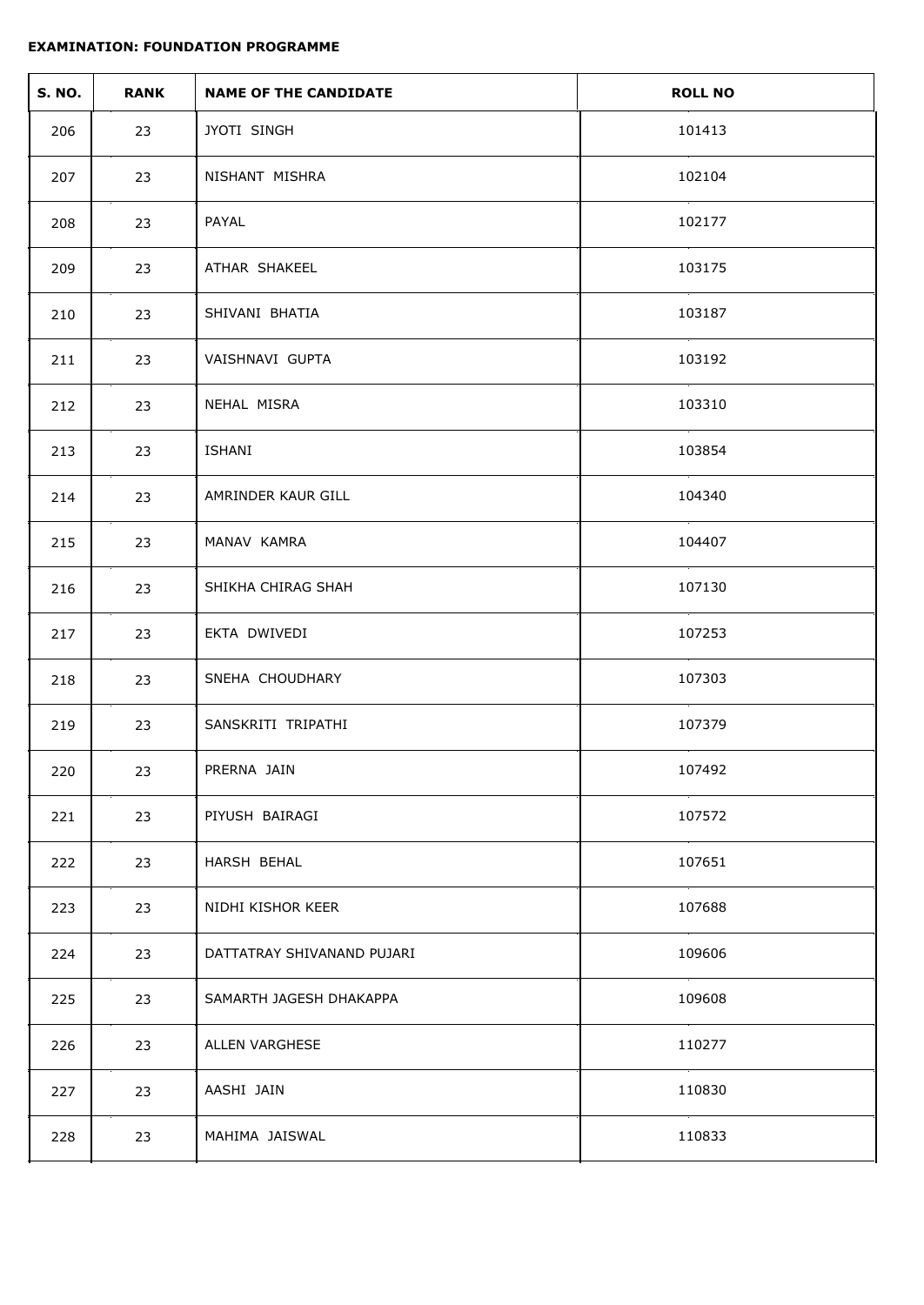| <b>S. NO.</b> | <b>RANK</b> | <b>NAME OF THE CANDIDATE</b>  | <b>ROLL NO</b> |
|---------------|-------------|-------------------------------|----------------|
| 229           | 23          | <b>GAURAV JAYANT SANGHAVI</b> | 111896         |
| 230           | 24          | HARSH KUMAR SHAW              | 100186         |
| 231           | 24          | ROHAN OJHA                    | 100295         |
| 232           | 24          | ESHIKA PATI                   | 100681         |
| 233           | 24          | ABHISHEK SHEKHAR              | 100687         |
| 234           | 24          | RAVI KUMAR                    | 101482         |
| 235           | 24          | ABHANYA MANTRI                | 102159         |
| 236           | 24          | PRATYUSH MEHTA                | 102644         |
| 237           | 24          | NISHA DHAMEJA                 | 102778         |
| 238           | 24          | PRACHI KANOONGO               | 102798         |
| 239           | 24          | PRIYANSHI PUROHIT             | 102967         |
| 240           | 24          | ANSHIKA SAHNI                 | 103067         |
| 241           | 24          | ANSHIKA AGARWAL               | 103195         |
| 242           | 24          | TALHA NIYAZ                   | 103200         |
| 243           | 24          | DINKY AGGARWAL                | 103457         |
| 244           | 24          | GEETIKA BELLANI               | 103615         |
| 245           | 24          | ASMIT SINGH                   | 104601         |
| 246           | 24          | ANUSHA DEVANAND MANTRI        | 104758         |
| 247           | 24          | NIMRAH ALI                    | 105373         |
| 248           | 24          | SNEHA M                       | 105720         |
| 249           | 24          | MERLIN SHALINI J              | 105754         |
| 250           | 24          | NALUBANDU VAISHNAVI           | 106014         |
| 251           | 24          | PRACHI SINGLA                 | 106104         |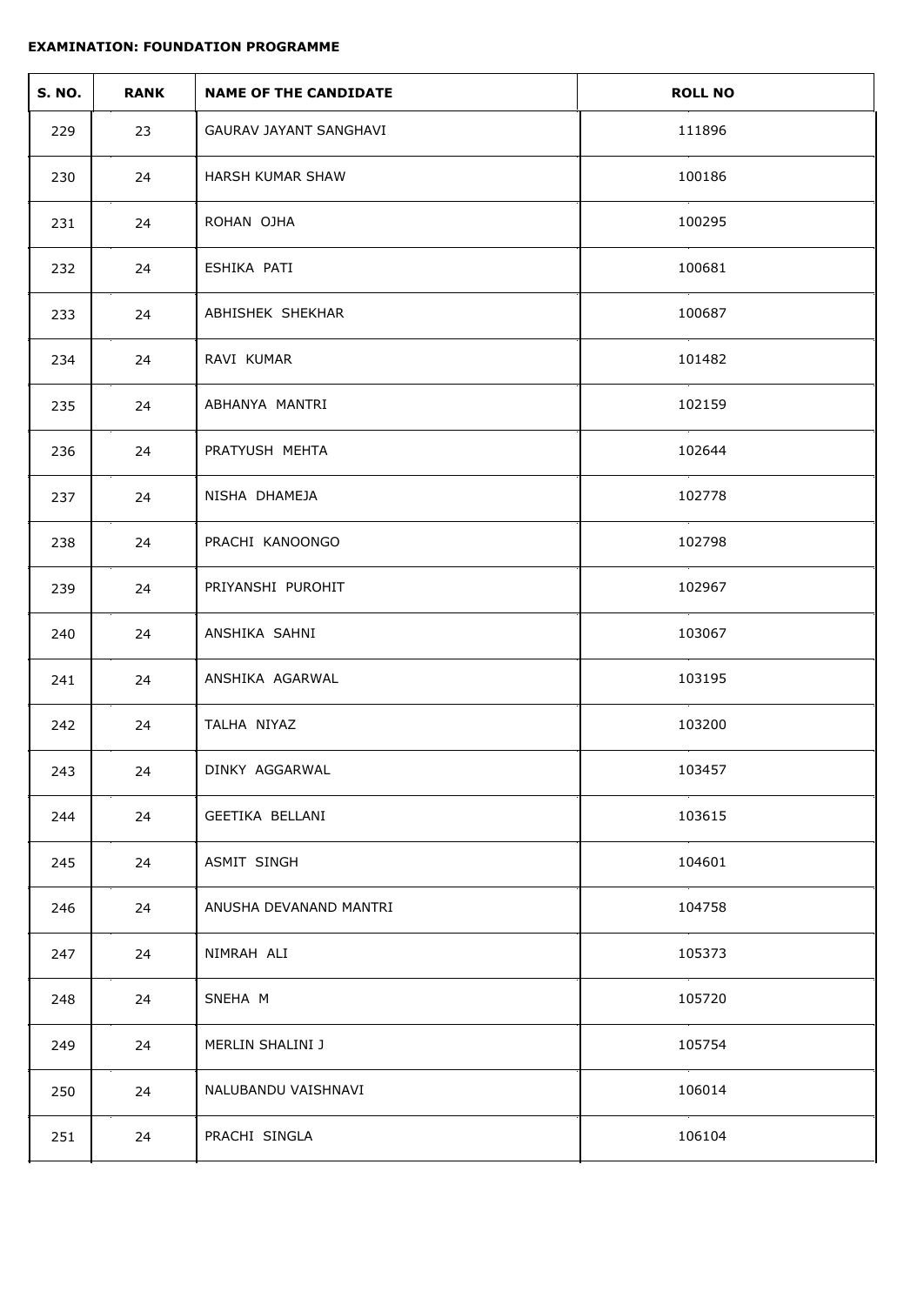| <b>S. NO.</b> | <b>RANK</b> | <b>NAME OF THE CANDIDATE</b> | <b>ROLL NO</b> |
|---------------|-------------|------------------------------|----------------|
| 252           | 24          | KORPU SATYA VARSHINI         | 106671         |
| 253           | 24          | HETVI RAMESHBHAI PRAJAPATI   | 106914         |
| 254           | 24          | KHUSHI ASHISHBHAI SHAH       | 106998         |
| 255           | 24          | DUAH ABDULKADIR KHATRI       | 107665         |
| 256           | 24          | PRAKSHI MUKESH JAIN          | 107812         |
| 257           | 24          | PRIYANKA DINESH BHANUSHALI   | 107983         |
| 258           | 24          | ADITI NITHISH BANGERA        | 108288         |
| 259           | 24          | PALLAVI RAJU NIDBANE         | 109198         |
| 260           | 24          | SHIFA AFZAL SHAIKH           | 109270         |
| 261           | 24          | NIPUN NINAD NAPHADE          | 109633         |
| 262           | 24          | ARPITA SHRIVASTAV            | 109768         |
| 263           | 24          | ESHA SANTOSH ZANZARI         | 109952         |
| 264           | 24          | MIMANSA VIJAY MULEY          | 110615         |
| 265           | 24          | SIDDHANT JAIN                | 110846         |
| 266           | 24          | AASTHA ROHERA                | 111023         |
| 267           | 24          | MAYANK GOYAL                 | 111035         |
| 268           | 24          | SNEHA MUJAWDIYA              | 111257         |
| 269           | 25          | MUSKAN DAMANI                | 100130         |
| 270           | 25          | ANUSHKA GANGULY              | 100770         |
| 271           | 25          | KANIKA CHHATWAL              | 101876         |
| 272           | 25          | RIYA JESWANI                 | 102848         |
| 273           | 25          | VRINDA AGARWAL               | 103097         |
| 274           | 25          | ANMOL DHINGRA                | 103196         |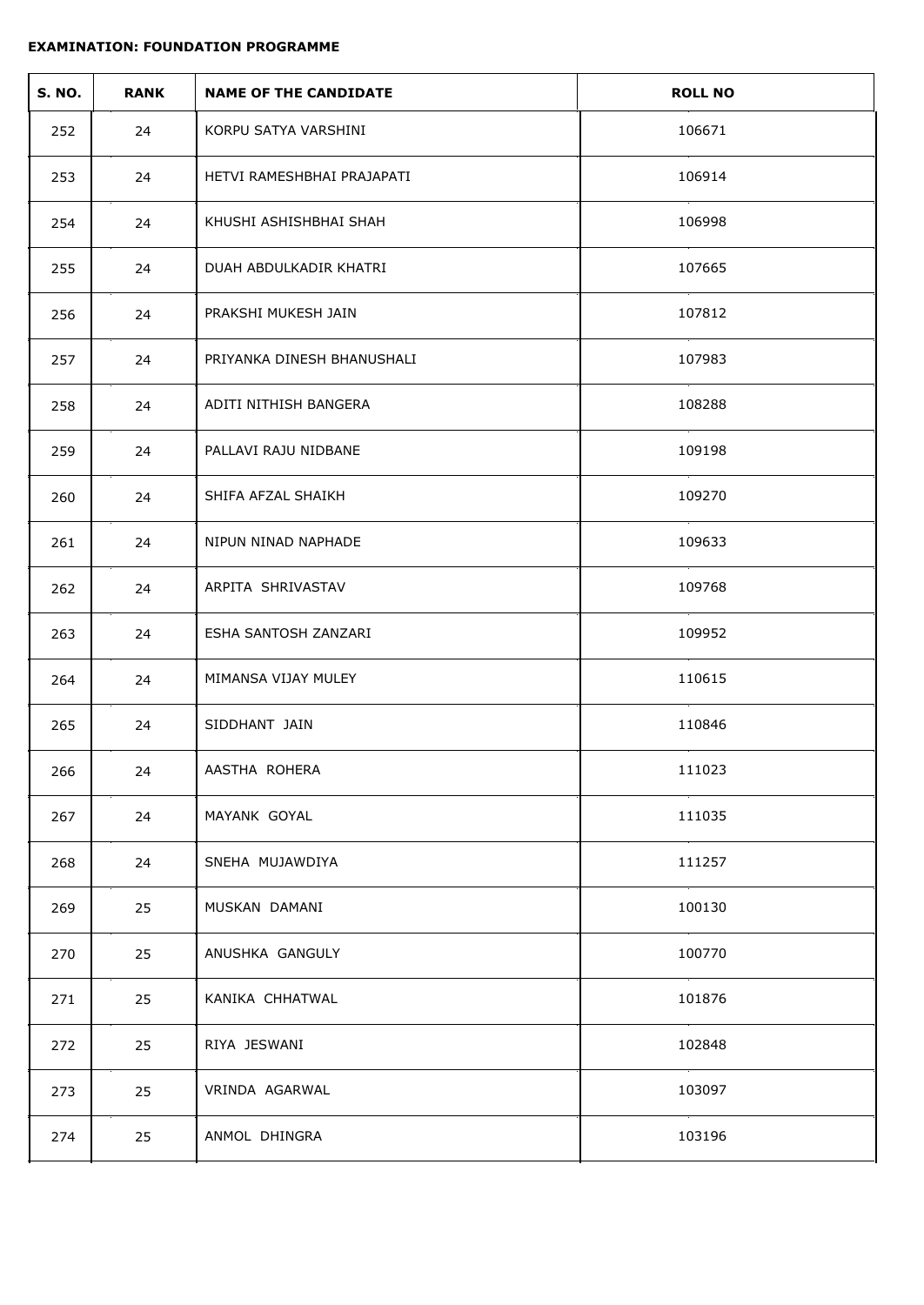| <b>S. NO.</b> | <b>RANK</b> | <b>NAME OF THE CANDIDATE</b> | <b>ROLL NO</b> |
|---------------|-------------|------------------------------|----------------|
| 275           | 25          | MUDIT SINGH                  | 103203         |
| 276           | 25          | MEGHA PARIKH                 | 103622         |
| 277           | 25          | SUJAY JAIN                   | 103958         |
| 278           | 25          | HIMANSHU                     | 104173         |
| 279           | 25          | <b>SURAJ</b>                 | 105505         |
| 280           | 25          | ANUBHA JAIN                  | 107283         |
| 281           | 25          | SHUBHAM GUPTA                | 107618         |
| 282           | 25          | SAKSHI RAJESH BHARMAL        | 107706         |
| 283           | 25          | NITEE NAVIN SETHI            | 108169         |
| 284           | 25          | NETRA MUKESH KOTHARI         | 108349         |
| 285           | 25          | HIMANSHU ASHWIN PATEL        | 108445         |
| 286           | 25          | HARDIK ANAND BHURKE          | 108790         |
| 287           | 25          | NEHA AMIT PADHYE             | 109283         |
| 288           | 25          | YASHODHAR VISHWAS PHATAK     | 109595         |
| 289           | 25          | SHRUTI MEHTA                 | 109740         |
| 290           | 25          | ANUSHKA NITIN KHADAKBAN      | 110185         |
| 291           | 25          | SHUBHADA SWAPNIL KALE        | 110204         |
| 292           | 25          | SIMRAN ANIL CHETWANI         | 110895         |
| 293           | 25          | SHRIYANSHRI GARG             | 111001         |
| 294           | 25          | VEDANG MANOJ KULKARNI        | 111121         |
| 295           | 25          | AASTHA RAWAL                 | 111262         |
| 296           | 25          | SAUMYA BARDIA                | 111270         |
| 297           | 25          | HARSH TRIVEDI                | 111293         |